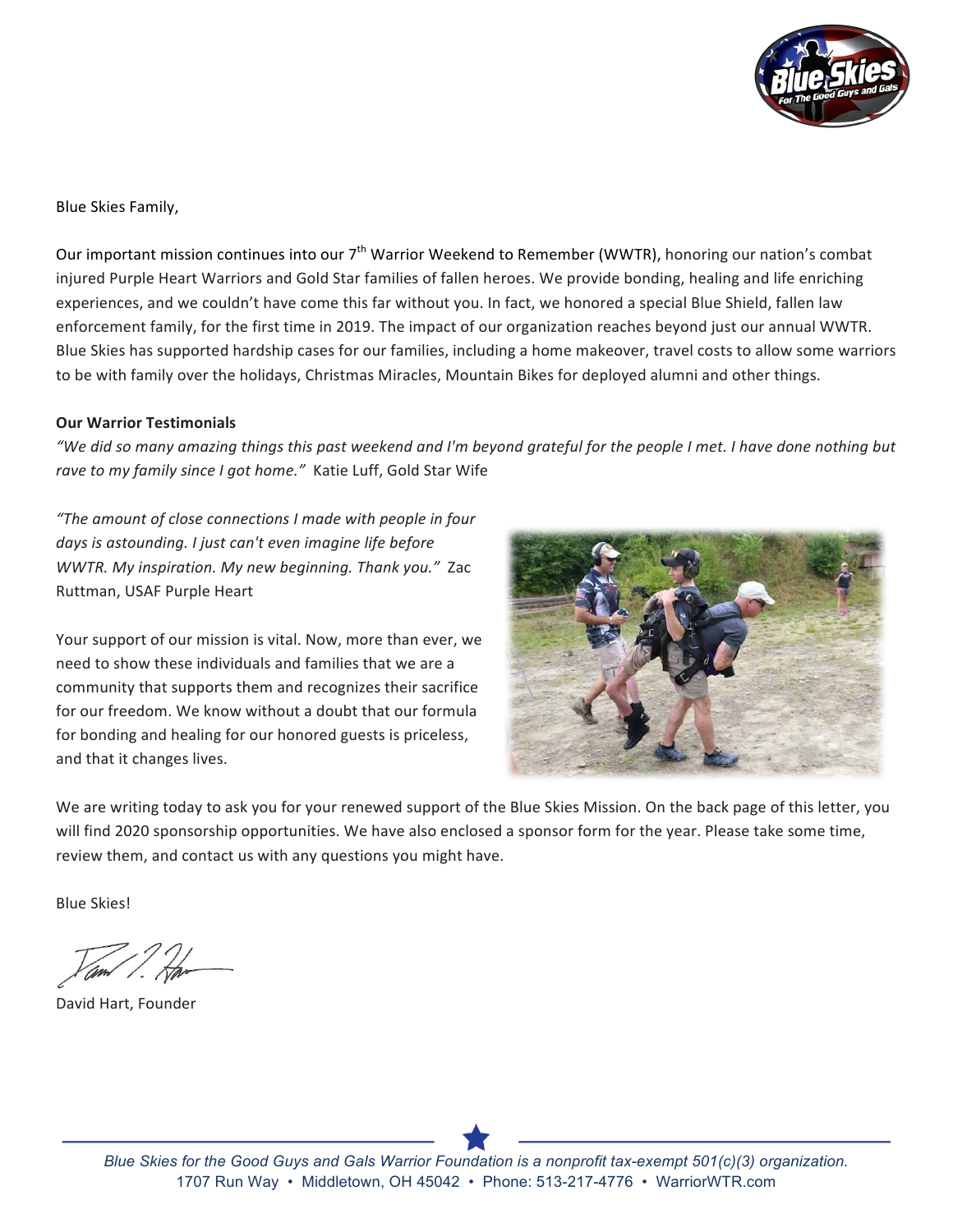

|                                                                                                                                                                                                                                                                                                                   |                                                       |                                                    | <b>MOST POPULAR</b>                   |                                            |
|-------------------------------------------------------------------------------------------------------------------------------------------------------------------------------------------------------------------------------------------------------------------------------------------------------------------|-------------------------------------------------------|----------------------------------------------------|---------------------------------------|--------------------------------------------|
| <b>SPONSOR LEVELS</b><br>Sponsorship is designed to cover all expenses<br>associated with the Warrior Weekend to<br>Remember. Warrior Sponsors have the ability to<br>participate in events alongside Purple Heart<br>and Gold Star honorees. You will leave this<br>event inspired you have made a difference in | <b>SUPPORTING</b><br><b>WARRIOR</b><br><b>SPONSOR</b> | <b>PARTIAL</b><br><b>WARRIOR</b><br><b>SPONSOR</b> | <b>FULL WARRIOR</b><br><b>SPONSOR</b> | <b>ANNUAL BLUE</b><br><b>SKIES SPONSOR</b> |
| the lives of these honored men and women.<br>100% of your donations support our Veterans<br>and Gold Star Families. There is no staff<br>overhead thanks to the hundreds of volunteers<br>that support it.                                                                                                        | $$1,000+$                                             | $$2,000+$                                          | \$4,000+                              | \$10,000+                                  |
| <b>VIP tickets</b><br>VIP tickets to attend the Thursday evening Warrior<br><b>Weekend Dayton Dragons Game</b>                                                                                                                                                                                                    | x                                                     |                                                    | $\vee$ 2 VIP Tickets                  | $\sqrt{4}$ VIP Tickets                     |
| <b>Sponsor Tickets</b><br>Sponsor tickets to the Saturday Evening Warrior WTR VIP<br>Capstone Banquet, Hilton Garden Inn Austin Landing                                                                                                                                                                           | ×                                                     | 2 Sponsor Tickets                                  | ◆ 4 Sponsor Tickets                   | 4 Sponsor Tickets<br>$\checkmark$          |
| <b>Tandem Skydives</b><br>Tandem skydives at Start Skydiving on Saturday of<br><b>Warrior WTR</b>                                                                                                                                                                                                                 | ×                                                     | 1 Tandem                                           | $\sqrt{2}$ Tandems                    | 4 Tandems                                  |
| <b>Named Sponsor of Warrior</b><br>Sponsor Name associated with specific Warrior(s)                                                                                                                                                                                                                               | ×                                                     |                                                    |                                       |                                            |
| <b>Listed as Sponsor</b><br>Sponsor Name listed on all Blue Skies Materials<br>showcasing support level                                                                                                                                                                                                           |                                                       |                                                    |                                       |                                            |

## **Our Sponsor Testimonials**

"It's hard to describe what a powerful experience Warrior Weekend is. Bringing the Gold Star families back *into* the fold and letting them just talk and play (and laugh and cry) is such a healing experience for both them and the Warriors is something that has to be experienced to be understood. *I'm* just honored to be able to *be a small part of helping to make that experience possible."* **Bob Fudge, Evanhoe** 

"There are many worthy charities out there, but never has our Quantrum team witnessed such a direct, long*lasting* impact than when we began sponsoring the Blue Skies WWTR. It may seem trite to say we receive so much more than we give, but the opportunity to become a participating member of the Blue Skies family truly *changes the heart of both giver and receiver." Joanne Allswede, Quantrum* 

"At the heart of Macalogic is a belief in community and supporting our nation. WWTR has given us the *opportunity* to showcase not only the best that the Miami Valley has to offer, but to join the strong community of this heart-centered organization that serves Purple Hearts and Gold Star families. We've made lasting, *authentic connections that go to the core of our beliefs through supporting WWTR. Blue Skies goes beyond just Warrior Weekend every year, and it's been both humbling and amazing to watch it grow to serve so many deserving* veterans. We're thrilled to be part of the WWTR FAMILY!" Teresa Macalolooy, Macalogic



*Blue Skies for the Good Guys and Gals Warrior Foundation is a nonprofit tax-exempt 501(c)(3) organization.* 1707 Run Way • Middletown, OH 45042 • Phone: 513-217-4776 • WarriorWTR.com